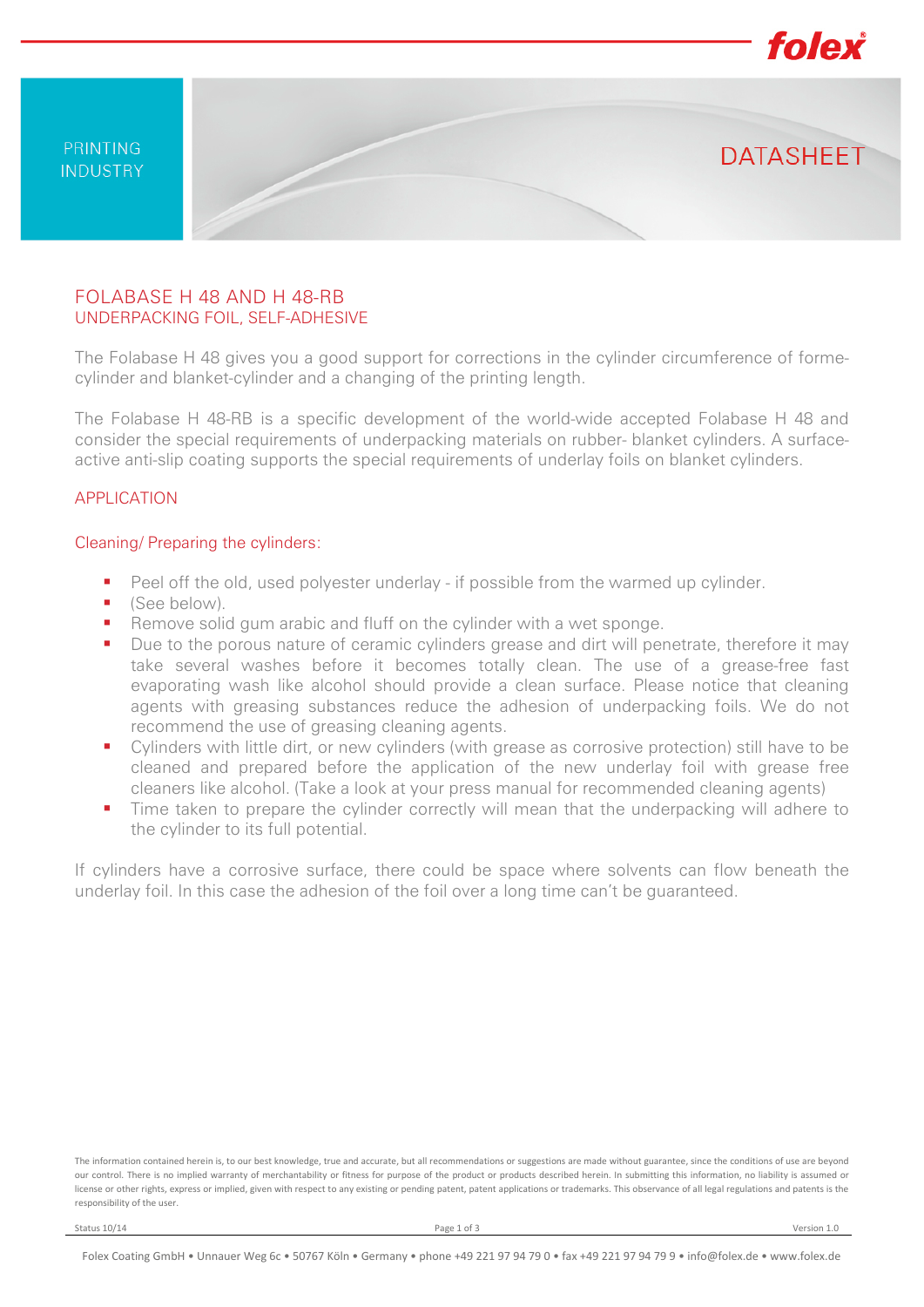

# OVERVIEW OF CLEANING AGENTS

| Name of Cleaner                | Name of Manufacturer      | Address                                                                                                                        |
|--------------------------------|---------------------------|--------------------------------------------------------------------------------------------------------------------------------|
| Böttcherin Blau<br>Roller wash | Felix Böttcher GmbH & Co. | Stolberger Straße 351-353<br>D-50933 Köln<br>Tel.: $+ + 49221 / 4907 - 1$<br>Fax: $+ +49221/4907-435$<br>Web: www.boettcher.de |
| Quick Cleaner 220215           | Vegra GmbH                | Otto-Hahn-Straße 1<br>D-84544 Aschau am Inn<br>Tel.: $++498638/9678-0$<br>Fax: $+ +498638/83131$<br>Web: www.vegra.de          |
| Cleantec                       | Biedruckem e. K.          |                                                                                                                                |
|                                |                           | Engerstraße 45<br>D-33824 Werther (Westf.)<br>Tel.: $++495203881210$<br>Fax: $+ +495203881212$<br>Web: www.biedruchem.de       |

## MOUNTING THE FOIL

Remove approx. 10 cm of the release film from the underpacking foil. Put the sticky side of the underpacking foil to the lead edge of the cylinder in a parallel way and press it down softly. If the Folabase is not mounted correct it can be removed and repositioned easily due to the low adhesive at the beginning of contact. After that the underpacking foil has to be smoothed out with a dry, fluffy-free cloth, from the middle to both sides.

(If mounting on the plate cylinder the ink rollers should be washed).

The cylinder has to be tipped and in the same extent the release film has to be removed. The removing of the release film has to be done carefully. Early or to fast removing can force electrostatic charging. This could attract dust and dirt, which could cause partial differences in the thickness. Please ensure that no air bubbles build up between underpacking foil and cylinder. Our special micro groove structure of the adhesive will help you to transfer the bubbles to the sides and will disappear after a few rotations of the cylinder.

### REMOVING OF SELF-ADHESIVE UNDERLAY FOIL

We recommend removing the underpacking foil while the cylinder is still warm. Pick up one of the top edges and remove the foil slowly diagonally flat to the bottom. Residues of adhesive on the cylinder can be removed with the cleaning agents which are recommended by the manufacturers of the machine and a cloth. Solid residues need to be soaked with the cleaner for a short time. After that the adhesive can be washed away with a saturated cloth.